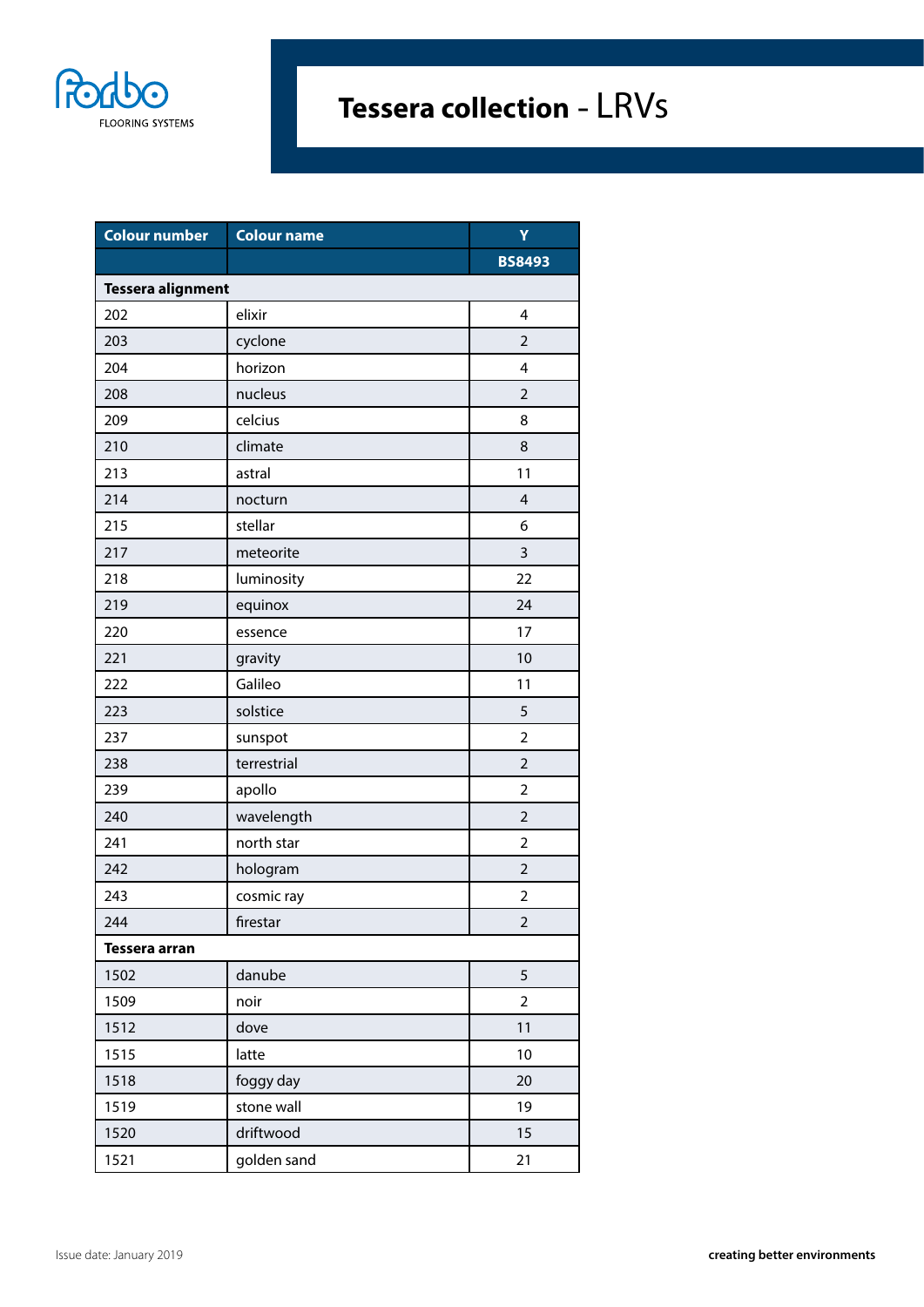

| <b>Colour number</b>   | <b>Colour name</b> | Ÿ              |
|------------------------|--------------------|----------------|
|                        |                    | <b>BS8493</b>  |
| Tessera arran          |                    |                |
| 1522                   | shallow water      | 11             |
| 1523                   | dusty green        | 13             |
| 1524                   | moss tone          | 14             |
| 1525                   | mountain mist      | 13             |
| <b>Tessera barcode</b> |                    |                |
| 301                    | pipe line          | 5              |
| 302                    | border line        | 6              |
| 303                    | punch line         | $\overline{7}$ |
| 304                    | main line          | 6              |
| 305                    | chorus line        | 9              |
| 306                    | chat up line       | $\overline{7}$ |
| 307                    | colour line        | $\overline{7}$ |
| 308                    | sky line           | 11             |
| 309                    | party line         | $\overline{7}$ |
| 310                    | story line         | 7              |
| 311                    | double yellow line | 14             |
| 312                    | starting line      | 10             |
| 313                    | fishing line       | 11             |
| 314                    | time line          | 13             |
| 315                    | branch line        | 11             |
| 316                    | picket line        | 10             |
| 317                    | dotted line        | 9              |
| 318                    | goal line          | 11             |
| <b>Tessera clarity</b> |                    |                |
| 7910114                | brown ochre        | 16             |
| 7910115                | peacock            | $\overline{7}$ |
| 7910116                | boysenberry        | $\overline{7}$ |
| 7910117                | tourmaline         | 26             |
| 7910118                | stormcloud         | 9              |
| 7910119                | quince             | 48             |
| 7910120                | cannonball         | 6              |
| 7910121                | ink                | 6              |
| 7910122                | ermine             | 43             |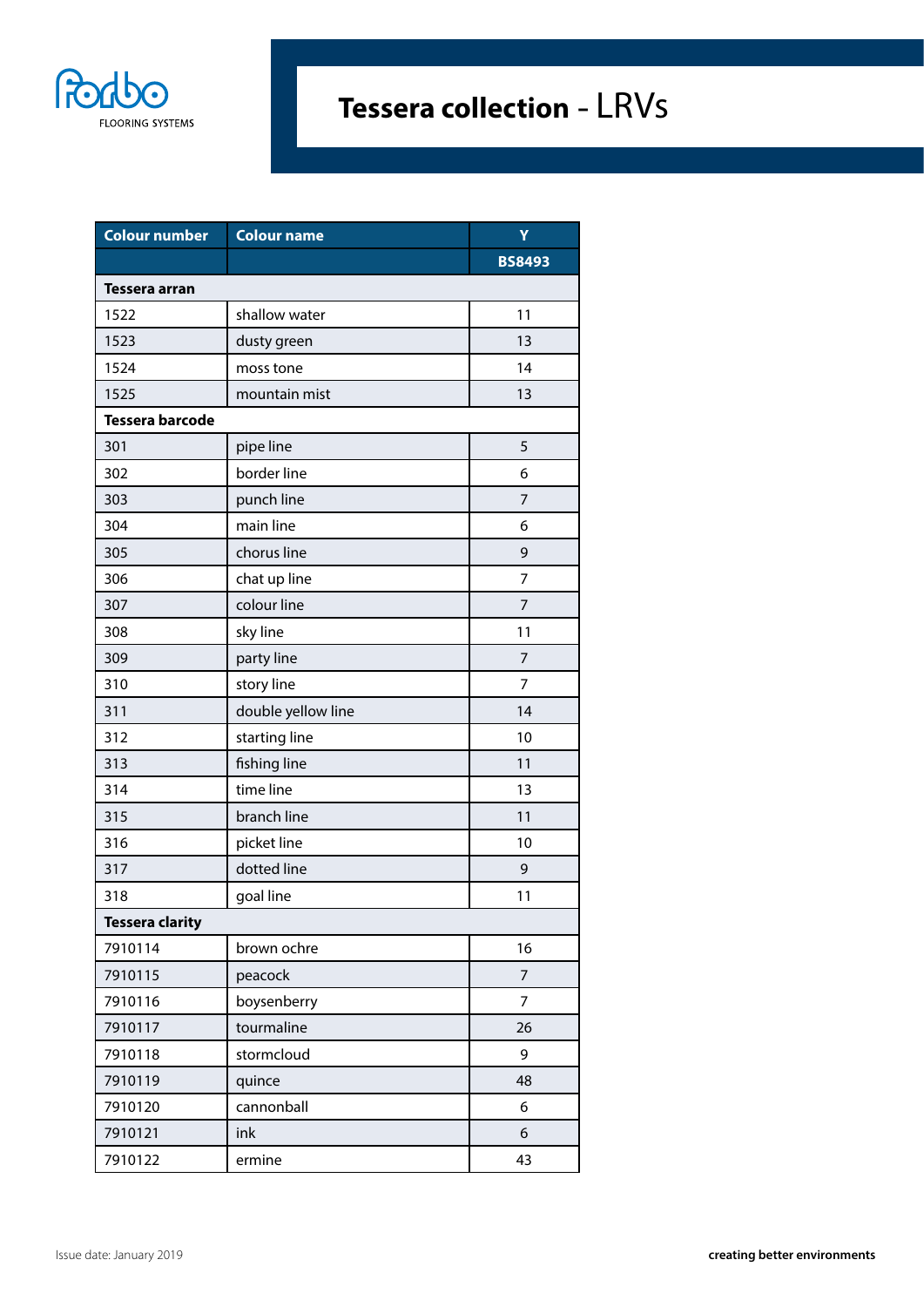

| <b>Colour number</b>   | <b>Colour name</b> | Ÿ              |
|------------------------|--------------------|----------------|
|                        |                    | <b>BS8493</b>  |
| Tessera cloudscape     |                    |                |
| 3400                   | nimbus grey        | 15             |
| 3401                   | light airs         | 19             |
| 3402                   | ocean winds        | 17             |
| 3403                   | thunderbolt        | 6              |
| 3404                   | cumulus blue       | 11             |
| 3405                   | sunset sky         | 17             |
| 3406                   | sirocco blue       | 7              |
| 3407                   | april shower       | 12             |
| 3408                   | grey dawn          | 13             |
| 3409                   | dawn chorus        | 18             |
| 3410                   | stormy weather     | 8              |
| 3411                   | cirrus sky         | 10             |
| 3412                   | summer storm       | 15             |
| 3413                   | monsoon cloud      | 13             |
| 3414                   | mistral gale       | 8              |
| 3415                   | gulf stream        | 15             |
| <b>Tessera contour</b> |                    |                |
| 1900                   | painted bark       | 12             |
| 1901                   | volcanic brick     | 6              |
| 1902                   | neutral buff       | 15             |
| 1903                   | white spruce       | 32             |
| 1904                   | lava core          | $\overline{2}$ |
| 1905                   | smoky quartz       | 6              |
| 1906                   | rising ash         | 18             |
| 1907                   | deep loch          | 4              |
| 1908                   | classic cloud      | 10             |
| 1910                   | morning dew        | 13             |
| 1911                   | himalayan salt     | 14             |
| 1912                   | pastures new       | 16             |
| 1913                   | fresh leaves       | 15             |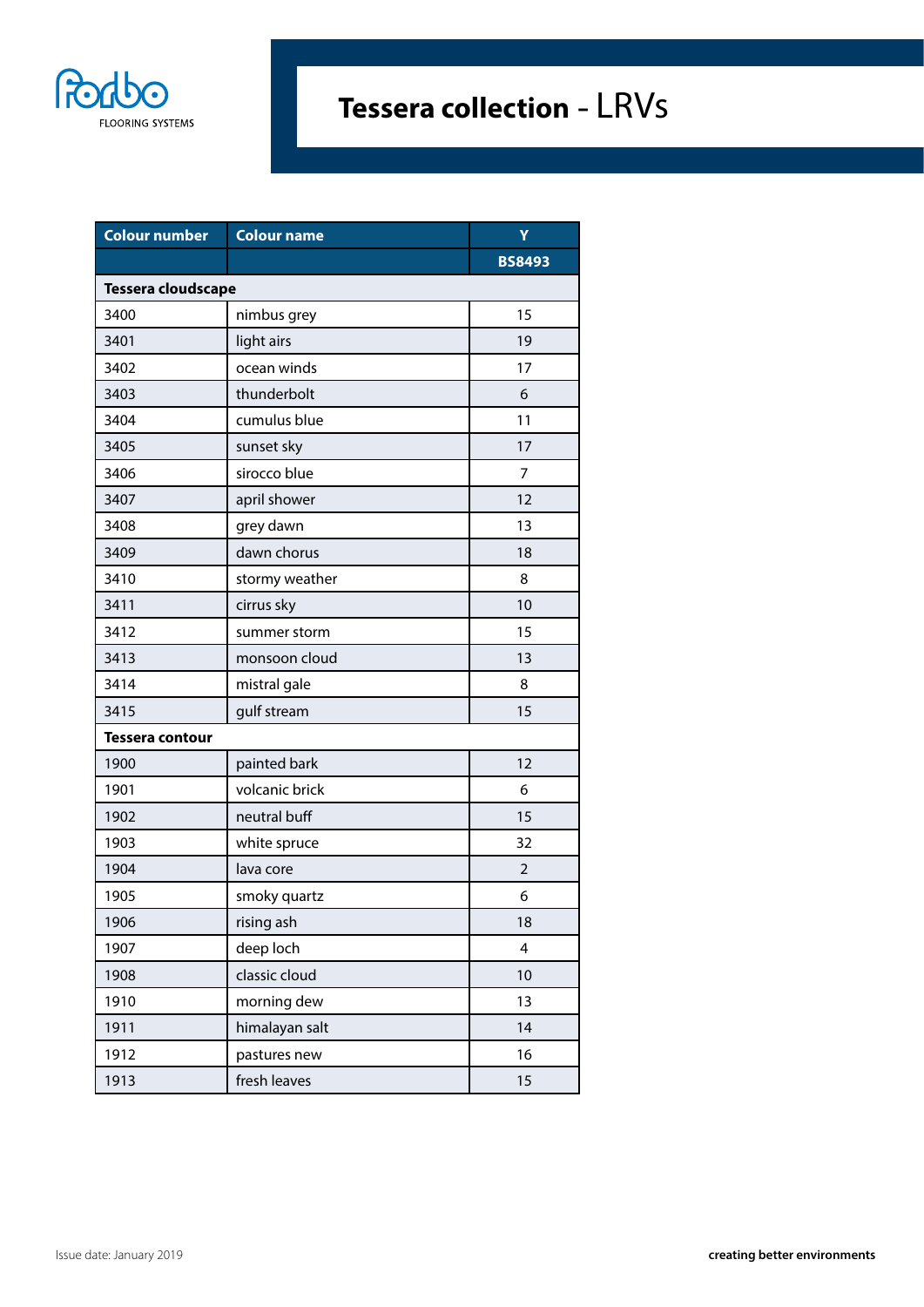

| <b>Colour number</b>   | <b>Colour name</b> | Ÿ              |
|------------------------|--------------------|----------------|
|                        |                    | <b>BS8493</b>  |
| Tessera create space 1 |                    |                |
| 1800                   | ebonite            | 3              |
| 1801                   | feldspar           | $\overline{7}$ |
| 1802                   | ashen              | 11             |
| 1803                   | celeste            | 13             |
| 1804                   | opal               | 20             |
| 1805                   | peridot            | 10             |
| 1806                   | goldstone          | 20             |
| 1807                   | tawny              | 13             |
| 1808                   | bistre             | 4              |
| 1809                   | persimmon          | 10             |
| 1810                   | ultramarine        | 4              |
| 1811                   | cerulean           | 9              |
| 1812                   | iolite             | 9              |
| 1813                   | nickel             | 19             |
| 1814                   | byzantine          | 6              |
| 1815                   | hematite           | 5              |
| 1816                   | lithium            | 10             |
| 1817                   | violetta           | 5              |
| Tessera create space 2 |                    |                |
| 2800                   | licorice           | 4              |
| 2801                   | argent             | 6              |
| 2802                   | tavertine          | 10             |
| 2803                   | purbeck            | $\overline{7}$ |
| 2804                   | greige             | 10             |
| 2805                   | olivaceous         | 8              |
| 2806                   | sandstone          | 16             |
| 2807                   | alder              | 10             |
| 2808                   | burnet             | 6              |
| 2809                   | cinnabar           | 3              |
| 2810                   | indigo             | $\overline{4}$ |
| 2811                   | quartz             | 7              |
| 2812                   | celadon            | 12             |
| 2813                   | periwinkle         | 8              |
| 2814                   | heliotrope         | 5              |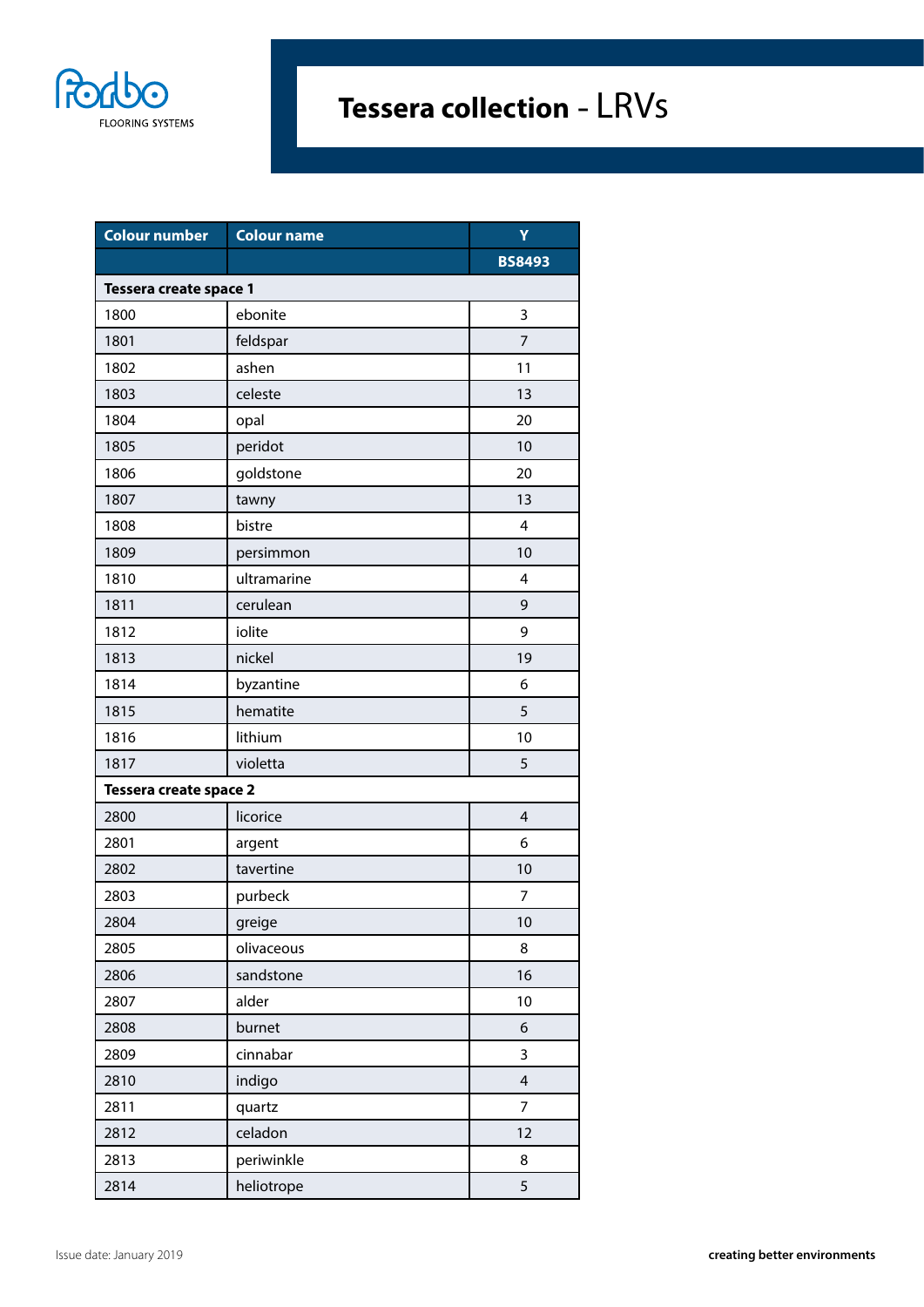

| Colour number            | <b>Colour name</b> | Y             |
|--------------------------|--------------------|---------------|
|                          |                    | <b>BS8493</b> |
| <b>Tessera diffusion</b> |                    |               |
| 2000                     | space quest        | 4             |
| 2001                     | magnetic flux      | 8             |
| 2002                     | paradigm shift     | 19            |
| 2003                     | glacial flow       | 27            |
| 2004                     | pivotal moment     | 8             |
| 2005                     | nomadic journey    | 18            |
| 2006                     | passing place      | 18            |
| 2007                     | perpetual motion   | 34            |
| 2008                     | forest trail       | 13            |
| 2015                     | arctic voyage      | 14            |
| <b>Tessera inline</b>    |                    |               |
| 870                      | molasses           | 8             |
| 871                      | syllabub           | 25            |
| 872                      | onyx               | 8             |
| 873                      | tungsten           | 15            |
| 874                      | tiramisu           | 16            |
| 875                      | banoffee           | 20            |
| 876                      | celestial          | 8             |
| 877                      | mallard            | 23            |
| 878                      | steam              | 23            |
| 879                      | mellow             | 25            |
| <b>Tessera In-touch</b>  |                    |               |
| 3300                     | watercolour        | 15            |
| 3301                     | fresco             | 13            |
| 3302                     | scribe             | 10            |
| 3303                     | calligraphy        | 10            |
| 3304                     | collage            | 15            |
| 3305                     | origami            | 18            |
| 3306                     | macrame            | 13            |
| 3307                     | crochet            | 14            |
| 3308                     | tapestry           | 12            |
| 3309                     | embroidery         | 13            |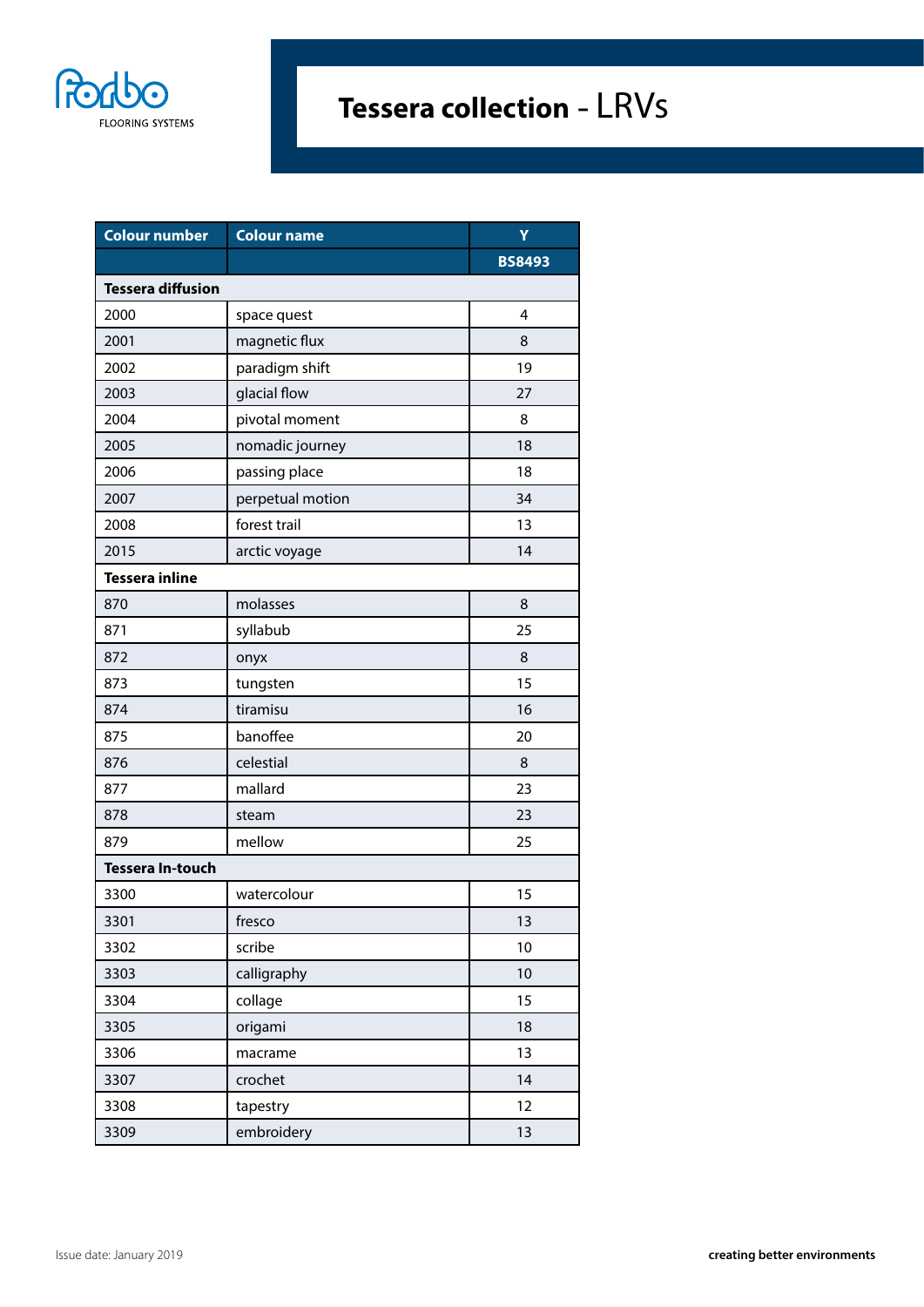

| <b>Colour number</b>  | <b>Colour name</b> | Ÿ              |
|-----------------------|--------------------|----------------|
|                       |                    | <b>BS8493</b>  |
| <b>Tessera layout</b> |                    |                |
| 2100                  | mono               | 4              |
| 2101                  | graphine           | 5              |
| 2102                  | brownie            | 8              |
| 2103                  | balsamic           | 13             |
| 2104                  | alloy              | 9              |
| 2105                  | aniseed            | 9              |
| 2106                  | humbug             | 14             |
| 2107                  | brulee             | $\overline{7}$ |
| 2108                  | calcium            | 13             |
| 2109                  | shard              | 17             |
| 2110                  | fudge              | 21             |
| 2111                  | gherkin            | 14             |
| 2112                  | frosting           | 28             |
| 2113                  | nougat             | 22             |
| 2114                  | powder             | 24             |
| 2115                  | sherbet            | 27             |
| 2116                  | kryptonine         | 9              |
| 2117                  | surf               | $\overline{7}$ |
| 2118                  | oceanis            | 5              |
| 2119                  | maraschino         | $\overline{7}$ |
| 2120                  | apple              | 20             |
| 2121                  | bubble             | 14             |
| 2122                  | drench             | $\overline{7}$ |
| 2123                  | candy              | 23             |
| 2124                  | pinacolada         | 20             |
| 2125                  | tonic              | 15             |
| 2126                  | purplexed          | 8              |
| 2127                  | flambe             | 13             |
| 2128                  | custard            | 31             |
| 2129                  | menthe             | 16             |
| 2130                  | icepop             | 12             |
| 2131                  | mango              | 18             |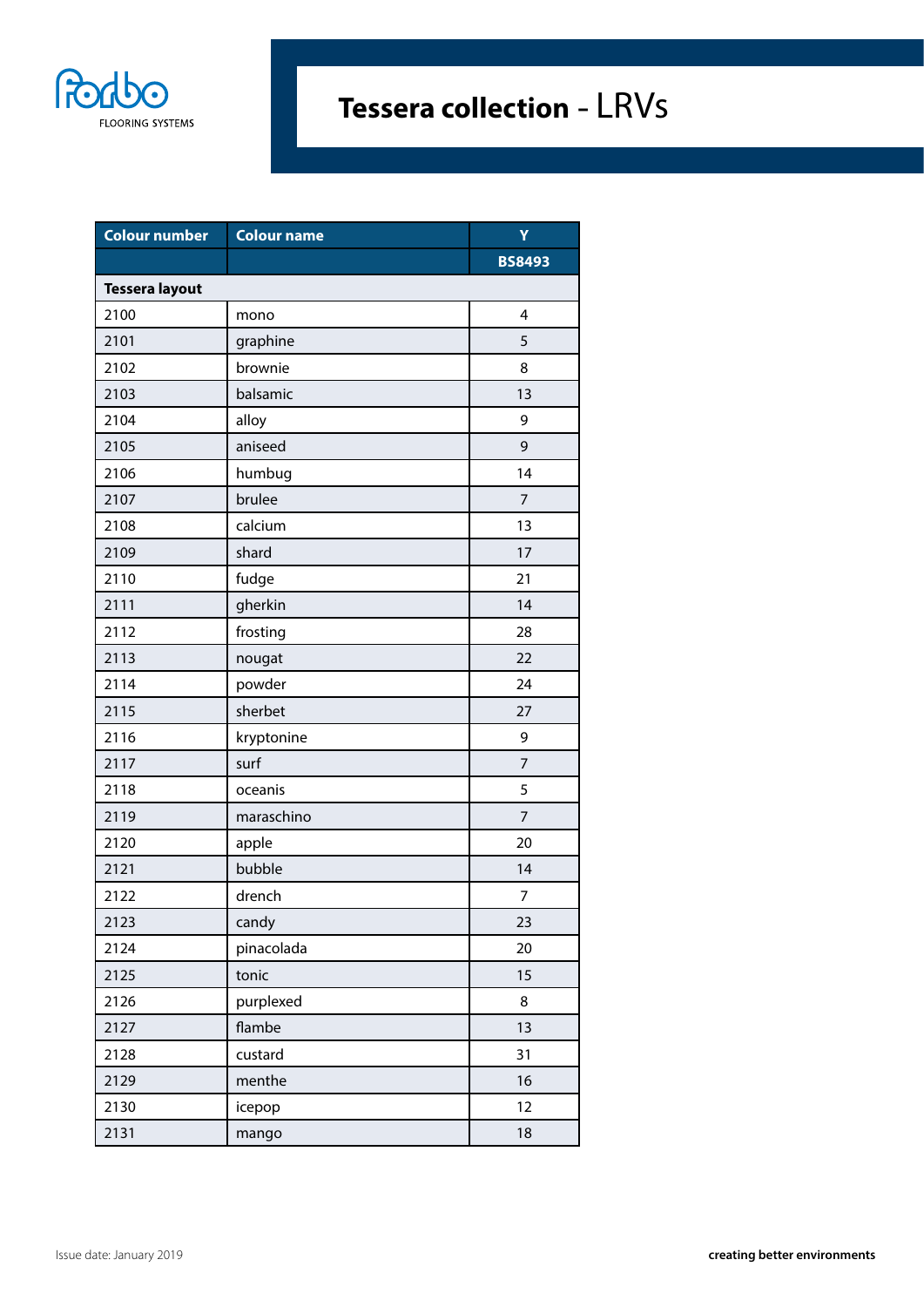

| <b>Colour number</b> | <b>Colour name</b> | Ÿ                       |
|----------------------|--------------------|-------------------------|
|                      |                    | <b>BS8493</b>           |
| <b>Tessera mix</b>   |                    |                         |
| 952                  | bone               | 12                      |
| 953                  | canyon             | 9                       |
| 954                  | woodash            | $\overline{7}$          |
| 955                  | grit               | 6                       |
| 958                  | lazuli             | 5                       |
| 960                  | iron               | 10                      |
| 961                  | gravel             | 10                      |
| 963                  | obsidian           | $\overline{3}$          |
| 964                  | stone              | 9                       |
| 965                  | ruby               | $\overline{\mathbf{4}}$ |
| 966                  | sahara             | 6                       |
| 967                  | husk               | 9                       |
| 968                  | amethyst           | 4                       |
| 969                  | glacier            | $\overline{7}$          |
| 970                  | jade               | $\overline{7}$          |
| <b>Tessera nexus</b> |                    |                         |
| 3500                 | agenda             | 21                      |
| 3501                 | milestone          | 13                      |
| 3502                 | co-lab             | 9                       |
| 3503                 | engage             | 19                      |
| 3504                 | review             | 12                      |
| 3505                 | refresh            | 7                       |
| 3506                 | feedback           | 11                      |
| 3507                 | share              | 12                      |
| 3508                 | groupchat          | $\overline{7}$          |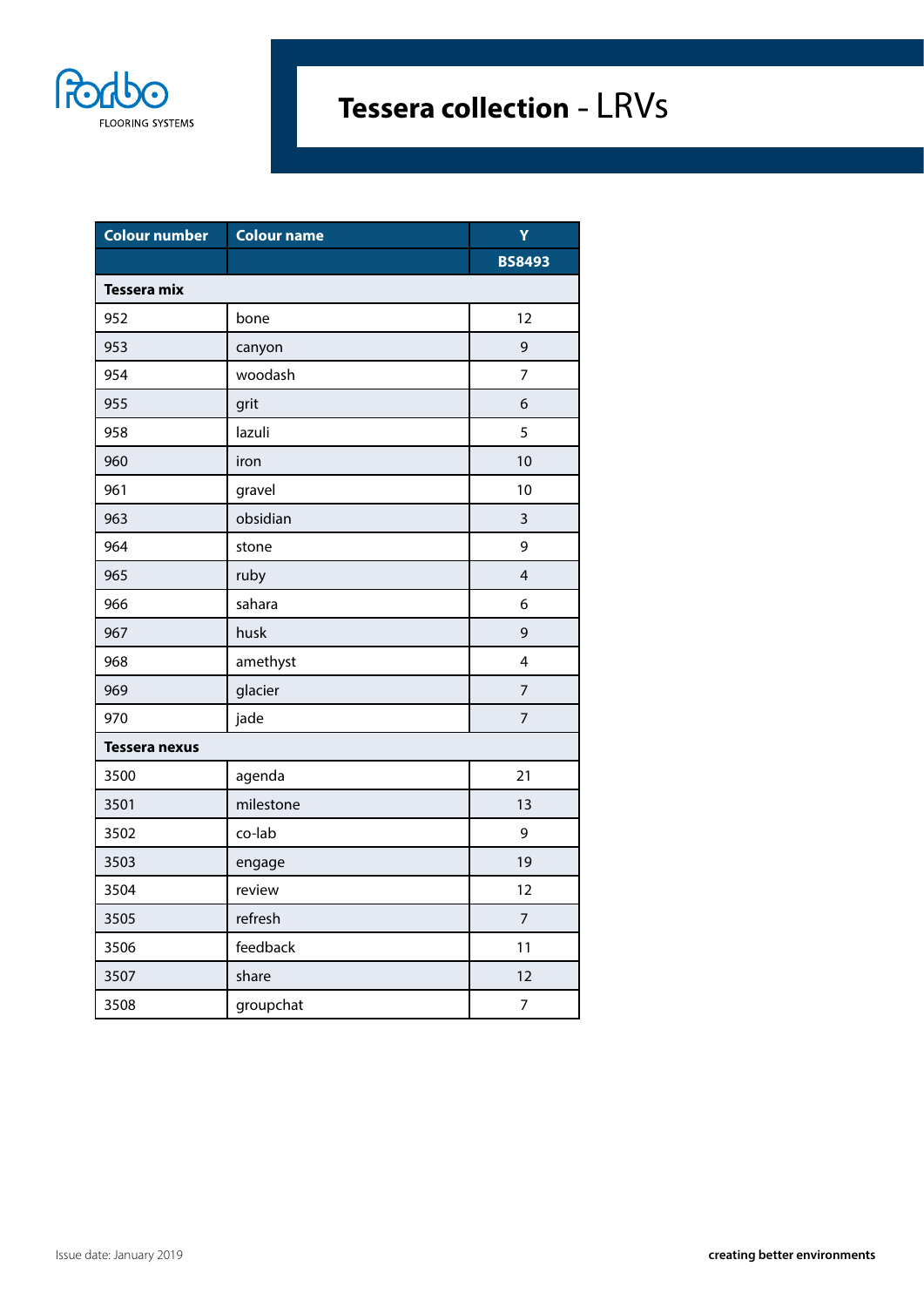

| <b>Colour number</b>    | <b>Colour name</b> | Y             |
|-------------------------|--------------------|---------------|
|                         |                    | <b>BS8493</b> |
| <b>Tessera seagrass</b> |                    |               |
| 3200                    | white              | 32            |
| 3201                    | indigo             | 10            |
| 3202                    | black              | 8             |
| 3203                    | oyster             | 20            |
| 3220                    | silver             | 18            |
| 3221                    | pewter             | 12            |
| 3222                    | weathered          | 13            |
| 3223                    | sandstone          | 18            |
| 3224                    | dandelion          | 20            |
| 3225                    | meadow             | 13            |
| 3226                    | aqua               | 14            |
| 3227                    | teal               | 10            |
| <b>Tessera outline</b>  |                    |               |
| 3100                    | plasmatron         | 6             |
| 3101                    | colabottle         | 9             |
| 3102                    | soda               | 21            |
| 3103                    | ripple             | 10            |
| 3104                    | souffle            | 17            |
| 3105                    | macaroon           | 17            |
| 3106                    | fruitsalad         | 14            |
| 3107                    | bubblegum          | 6             |
| <b>Tessera teviot</b>   |                    |               |
| 103                     | steel              | 13            |
| 104                     | charcoal           | 8             |
| 108                     | granite            | 13            |
| 109                     | bronze             | 9             |
| 111                     | sienna             | 14            |
| 114                     | crimson            | 8             |
| 116                     | amaranth           | 10            |
| 120                     | gunmetal           | 12            |
| 121                     | saxe blue          | 8             |
| 122                     | nightsky           | 5             |
| 123                     | midnight blue      | 8             |
| 124                     | cool blue          | 12            |
| 127                     | deep ocean         | 7             |